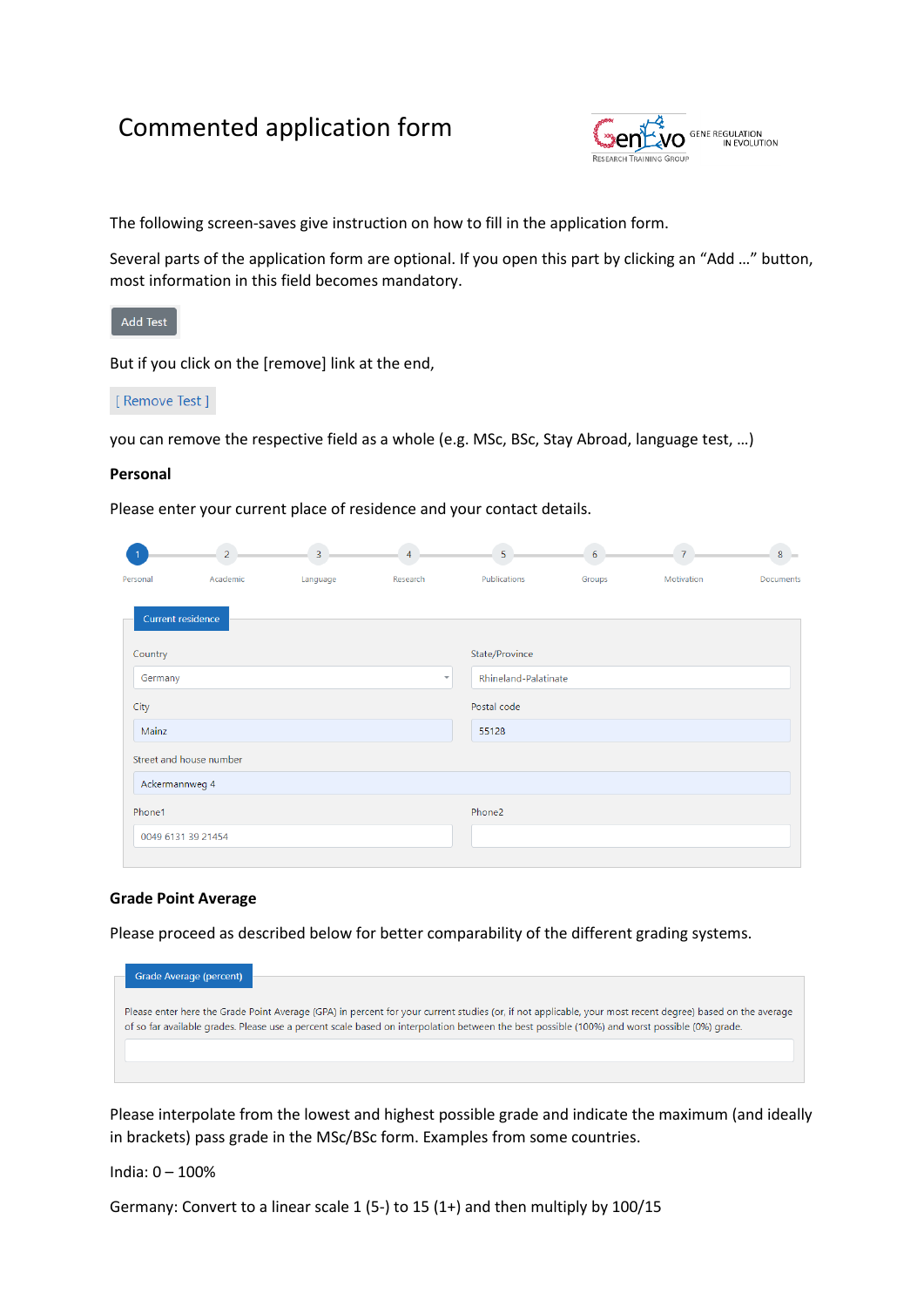Spain:  $0 - 10$ , multiply by 10

Italy:  $0 - 30$ , multiply by  $100/30$ 

US American: Transfer A+, A, A- 90-100%, B grades 80-89%, C grades 70-79%, D grades 60-69%

## **Master's / Bachelor's Degree**

Please note that the default requirement for admission for PhD studies is a Master's degree, or an equivalent degree including at least 4 years of university studies (equivalent are e.g. Diploma, licenciatura, …). Please specify your degree in the field "complete title of official degree".

Based on a 3-year Bachelor's degree, you are not eligible.

Based on a 4-year Bachelor's degree and very good grades (1.5 on the German scale, corresponding to approx. 85-90%) you may be eligible for a fast-track PhD at Mainz University. This is an individual decision taken by the university, independent of the IPP selection. Details can be clarified once you have successfully passed the IPP selection.

| Master's Degree (MSc)<br>Degree                                                                  |                                 |                               |                        |
|--------------------------------------------------------------------------------------------------|---------------------------------|-------------------------------|------------------------|
| Complete title of official degree                                                                |                                 |                               |                        |
| Master of Science in Biomedical Chemistry                                                        |                                 |                               |                        |
| Institution/University                                                                           |                                 |                               |                        |
| University of Padua                                                                              | ÷                               |                               |                        |
| Country                                                                                          |                                 | City                          |                        |
| Italy                                                                                            | $\overline{\phantom{a}}$        | Padua                         |                        |
| Major fields of study                                                                            |                                 |                               |                        |
| Biology                                                                                          | ÷                               |                               |                        |
| only general, not specific title of your degree course                                           |                                 |                               |                        |
| Date attended from (dd/mm/yyyy)                                                                  |                                 | Date attended to (dd/mm/yyyy) |                        |
| 02/10/2017                                                                                       |                                 | 10/12/2019                    |                        |
|                                                                                                  |                                 | Degree obtained or expected   |                        |
| Grade format                                                                                     |                                 |                               |                        |
|                                                                                                  | ۳                               |                               |                        |
| Number of years                                                                                  | Grade point average             |                               | Maximum possible grade |
| $\overline{2}$                                                                                   | 28                              |                               | 30 (pass 18)           |
| Normal duration of study towards this degree, full time<br>and with no failures or interruptions | As displayed on your transcript |                               |                        |
| If you are/were not studying for a Master's degree or equivalent [ Remove Degree ]               |                                 |                               |                        |

If you apply only with a Bachelor's degree, close the field "Master's degree". If you apply with a combined degree formally not including a Bachelor's degree, then close the field "Bachelor's degree" [remove degree].

#### **University**

If your university is not found by the autofill tool when entering its name, please select "Other …" at the top. Then fill it in manually in the field "Institution specified".

| Institution/University                |                    | Institution specified            |
|---------------------------------------|--------------------|----------------------------------|
| Other<br>$\overline{\phantom{a}}$     |                    | University of the Sunshine Coast |
| Country                               | City               |                                  |
| Australia<br>$\overline{\phantom{a}}$ | <b>Sippy Downs</b> |                                  |

# **Further degree**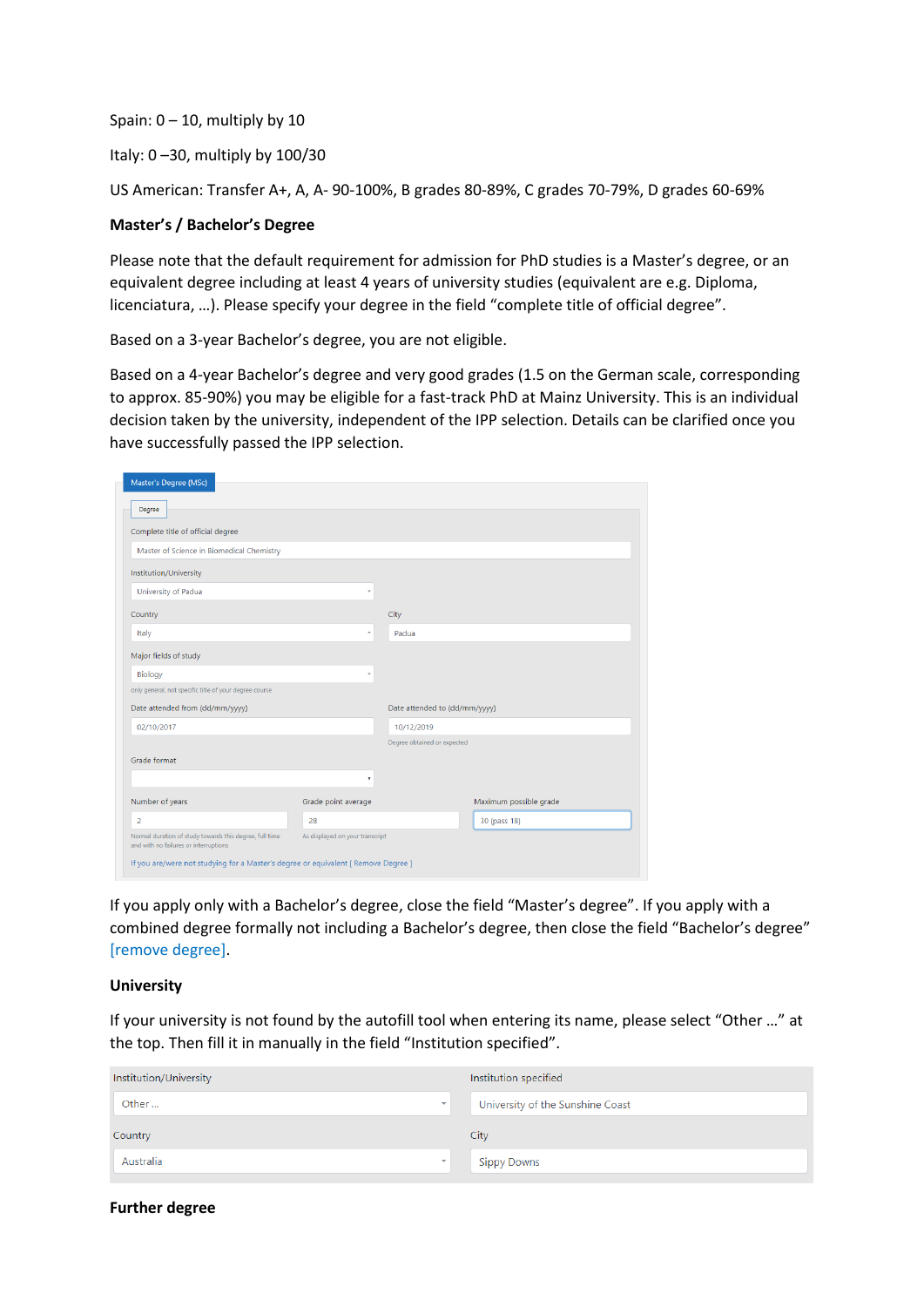In the optional field "Further degree" you can list further studies that may, but do not have to be related to the PhD studies applied for.

| Further degrees                                        |                          |                                |
|--------------------------------------------------------|--------------------------|--------------------------------|
| <b>Further Degree</b>                                  |                          |                                |
| Complete title of official degree                      |                          |                                |
| Bachelor in Business administration                    |                          |                                |
| Institution/University                                 |                          |                                |
| Boğaziçi University                                    | $\overline{\phantom{a}}$ |                                |
| Country                                                |                          | City                           |
| Turkey                                                 | $\overline{\phantom{a}}$ | Istanbul                       |
| Major fields of study                                  |                          | Major field of study specified |
| Other                                                  | $\mathbf{v}$             | Economics                      |
| only general, not specific title of your degree course |                          |                                |
| Date attended from (dd/mm/vvvv)                        |                          | Date attended to (dd/mm/vvvv)  |

## **Stay Abroad**

Please tick the box "Stay Abroad" and fill in the respective fields if you have been abroad for a research stay/scientific exchange during your studies. Please do not tick this box if you completed your Bachelor's or Master's studies abroad. This is already taken into account in the respective forms.

| <b>Stay Abroad</b>                                                                                                                                                                                                                                                                |                                          |
|-----------------------------------------------------------------------------------------------------------------------------------------------------------------------------------------------------------------------------------------------------------------------------------|------------------------------------------|
| I have been staying abroad during my university studies for complementary studies, internships or research purposes. If yes, please tick the box and<br>fill in details below (if more than one stay abroad, please list shorter stays in the field "positions" on the next page) |                                          |
| Purpose of stay abroad                                                                                                                                                                                                                                                            | Purpose of stay abroad specified         |
| Other<br>$\overline{\phantom{a}}$                                                                                                                                                                                                                                                 | Erasmus exchange                         |
| Country                                                                                                                                                                                                                                                                           | City                                     |
| Spain<br>÷                                                                                                                                                                                                                                                                        | Barcelona                                |
| Institution/University                                                                                                                                                                                                                                                            | Project title/topic (if applicable)      |
| Institute for Research in Biomedicine                                                                                                                                                                                                                                             | Genomic views of protein-RNA interaction |
| Major fields of study                                                                                                                                                                                                                                                             |                                          |
| <b>Biology</b><br>÷                                                                                                                                                                                                                                                               |                                          |
| only general, not specific title of your degree course                                                                                                                                                                                                                            |                                          |
| Date attended from (dd/mm/yyyy)                                                                                                                                                                                                                                                   | Date attended to (dd/mm/yyyy)            |
| 18/02/2019                                                                                                                                                                                                                                                                        | 28/06/2019                               |
| [ Remove Stay Abroad ]                                                                                                                                                                                                                                                            |                                          |

# **Other qualifications and awards**

You may mention here: awards from your university, fellowships received, university entrance tests and their results, e.g. for India: CSIR (include all India rank) or GATE (include percentile score), but also other unusual qualifications that could be relevant in the context of your application.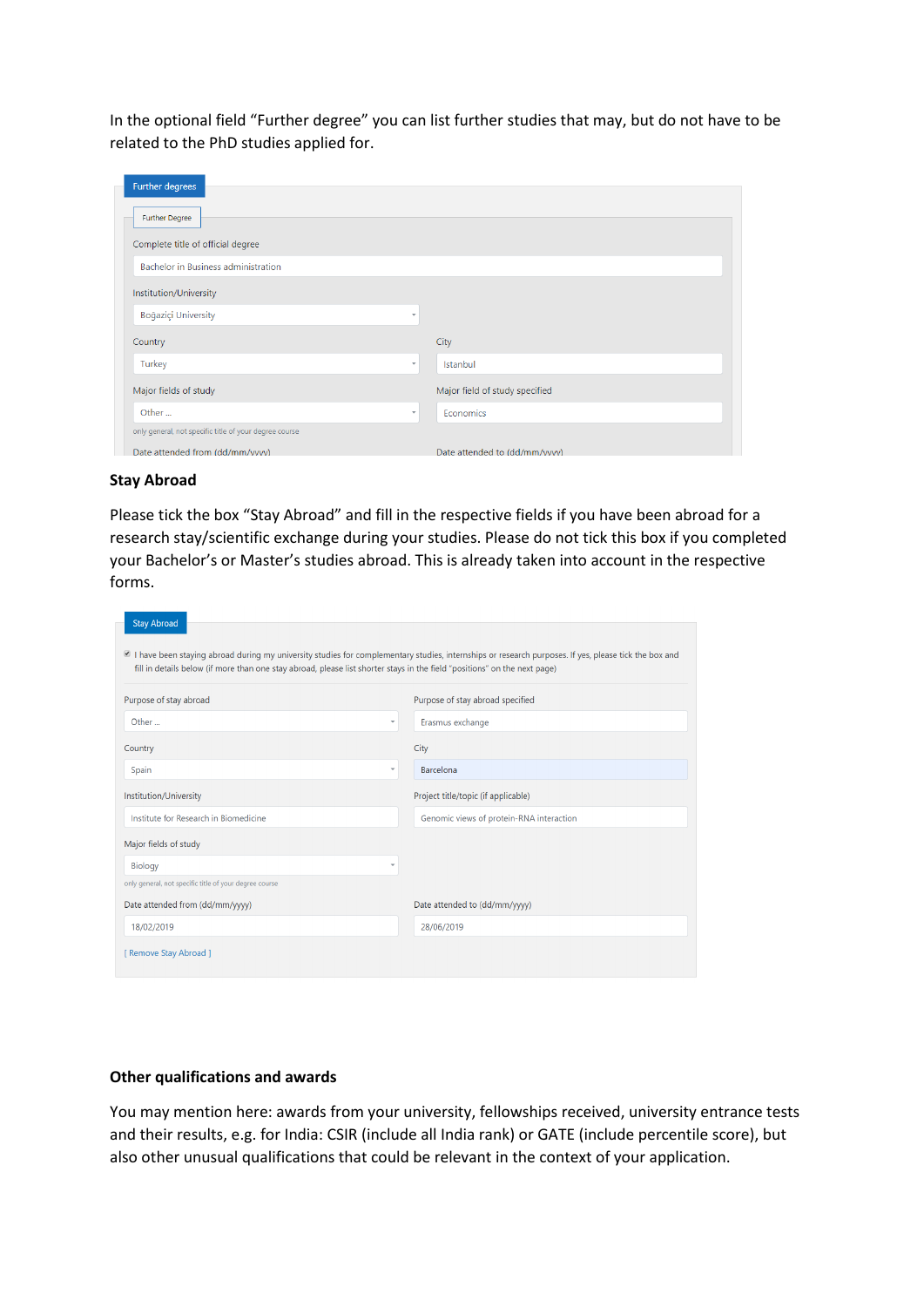Other post-graduate degrees, awards, honours and distinctions (maximum of 250 words)

| You may mention here: awards from your university, fellowships received, university entrance tests and their results, e.g. for India: CSIR (include all India<br>rank) or GATE (include percentile score), but also other unusual qualifications that could be relevant in the context of your application. |  |
|-------------------------------------------------------------------------------------------------------------------------------------------------------------------------------------------------------------------------------------------------------------------------------------------------------------|--|
|                                                                                                                                                                                                                                                                                                             |  |
|                                                                                                                                                                                                                                                                                                             |  |
| Remaining words: 206                                                                                                                                                                                                                                                                                        |  |

#### **Language**

We expect a self-assessment of your language skills here. If a language test has been taken, please provide the result as additional information and include proof in your academic records. If not, this will not be a disadvantage for your application. For shortlisted applicants, we rely on impressions from the personal interview.

| Level                 |        |                           |
|-----------------------|--------|---------------------------|
| Language level        |        |                           |
| Advanced              |        | $\boldsymbol{\mathrm{v}}$ |
|                       |        |                           |
| <b>Language Tests</b> |        |                           |
| Language Test         |        |                           |
| Name                  | Points | Max points                |
| <b>IELTS</b>          | 7.5    | $\overline{9}$            |
| [ Remove Test ]       |        |                           |

#### **Research Positions**

In this section, please list research positions that are relevant in the context of your application. This can primarily be your Master's project, but also positions as a research assistant afterwards or longer internships. Please do not list minor projects that only lasted a few weeks.

Please list any relevant practical research experience/research projects (e.g. Master's project, summer project) incl. your present position (if applicable)

| <b>Research Positions</b>                                                    |                  |
|------------------------------------------------------------------------------|------------------|
| <b>Research Position</b>                                                     |                  |
| Project title/topic                                                          |                  |
| Investigation of the equilibrium in human mitochondrial tRNA (Master thesis) |                  |
| From (mm/yyyy)                                                               | To (mm/yyyy)     |
| 02/2019                                                                      | 08/2019          |
| Country                                                                      | City             |
| India<br>$\overline{\phantom{a}}$                                            | Chennai          |
| Institution                                                                  | Supervisor(s)    |
| <b>Anna University</b>                                                       | Dr Kumar Example |
|                                                                              | 11               |
| [ Remove Position ]                                                          |                  |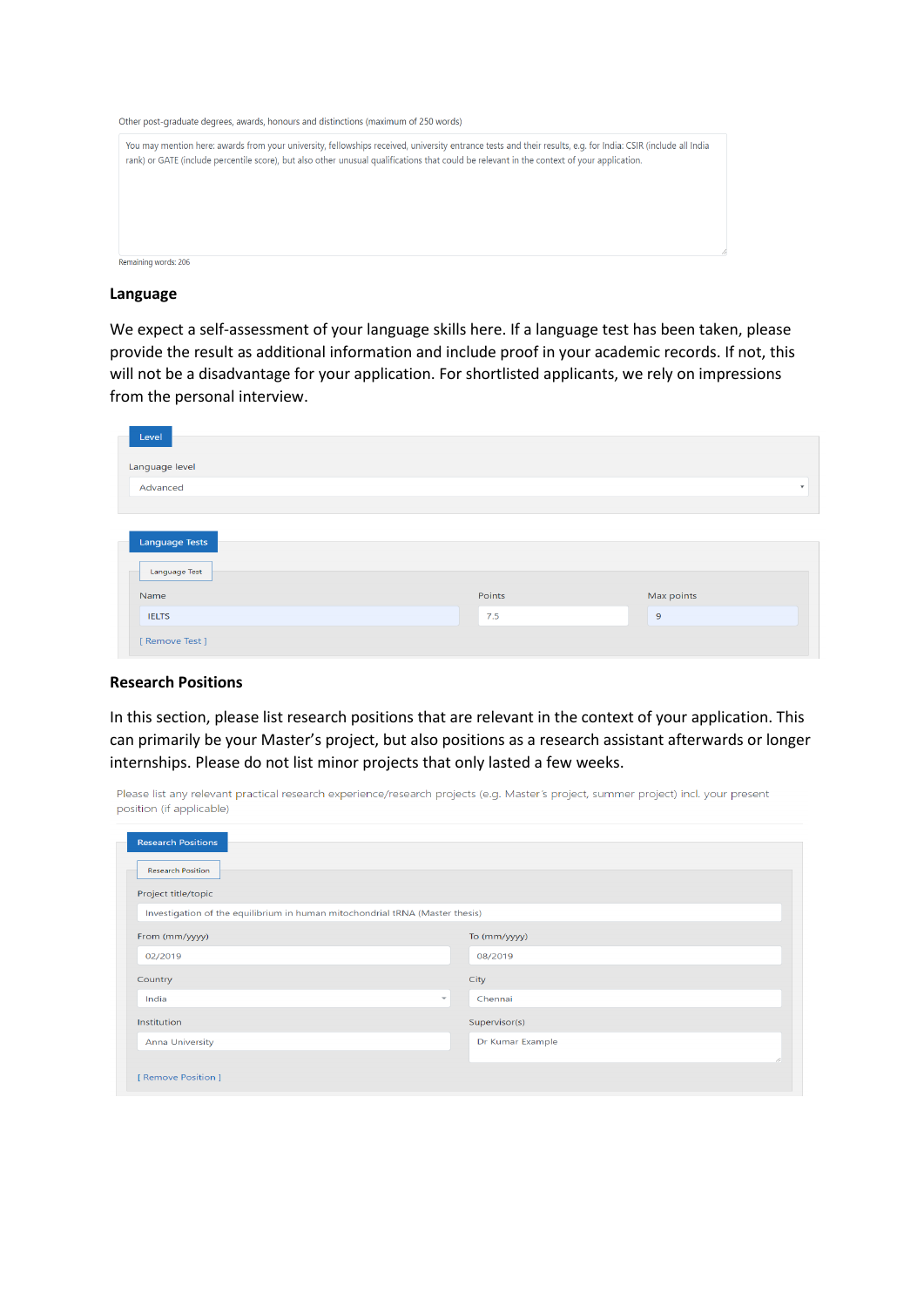| <b>Research Position</b>                                                       |                   |
|--------------------------------------------------------------------------------|-------------------|
| Project title/topic                                                            |                   |
| Epigenetic control in a mouse model of multiple sclerosis (research assistant) |                   |
| From (mm/yyyy)                                                                 | To (mm/yyyy)      |
| 09/2019                                                                        | 04/2020           |
| Country                                                                        | City              |
| India<br>$\overline{\mathbf{v}}$                                               | Mumbai            |
| Institution                                                                    | Supervisor(s)     |
| Indian Institute of Technology Bombay                                          | Dr Saanvi Example |
|                                                                                |                   |
| [ Remove Position ]                                                            |                   |

# **Publications**

Please strictly adhere to the instruction to list in the first field only publications in peer-reviewed international journals with a valid PubMed ID. Please note that PubMed ID and DOI are not the same!

| <b>Publications</b>                                                |          |
|--------------------------------------------------------------------|----------|
| Publication                                                        |          |
| Full reference                                                     | PubMedID |
| Simonsson S, Gurdon J (2004). DNA demethylation is necessary for t | 15448701 |
| [ Remove Publication ]                                             |          |

There is space for other types of publication in the following field:

| Other Publications |                                                                                                                                  |
|--------------------|----------------------------------------------------------------------------------------------------------------------------------|
|                    | Please list other relevant publications (maximum of 300 words)                                                                   |
|                    | Publications not having a PubMed ID (always 8 digits) or not published in an International (English) journal can be listed here. |

## **Presentations**

Please list presentations at scientific conferences here (open to a wider/international scientific audience).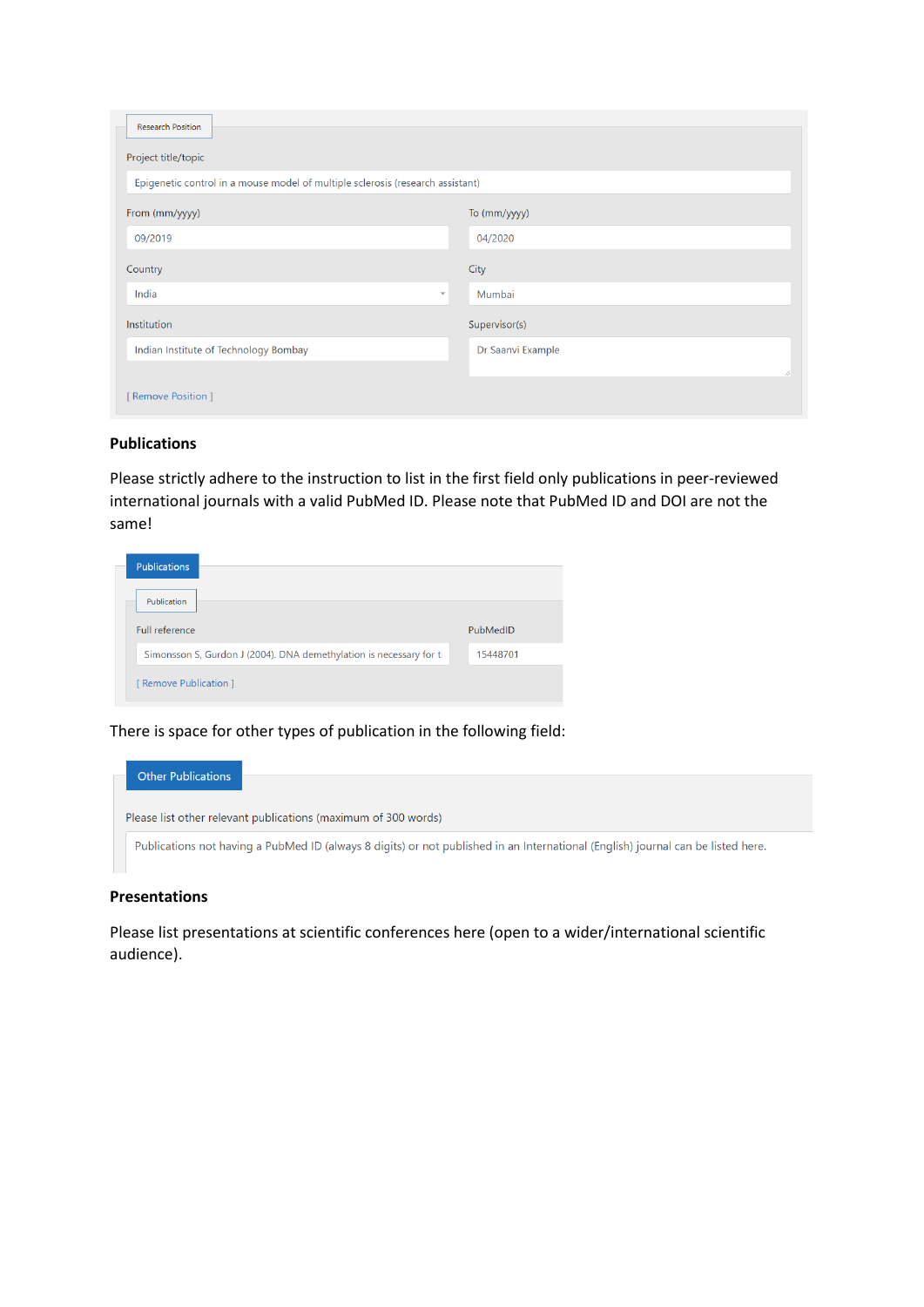| Presentations<br>Presentation              |                                     |
|--------------------------------------------|-------------------------------------|
| Title of presentation                      | Title of conference                 |
| Stem cell heterogeneity in the adult brain | EMBO Conference: Neural development |
| Country                                    | City                                |
| Taiwan<br>$\overline{\mathbf v}$           | Taipei                              |
| Date (mm/yyyy)                             | <b>Presentation Style</b>           |
| 12/2015                                    | <b>⊘</b> Oral                       |
|                                            | D Poster                            |

### **Lab skills**

Please list lab skills here that you can perform independently and that are relevant to your application.

| Lab Skills                                                                                                                                                                                                                                                       |  |
|------------------------------------------------------------------------------------------------------------------------------------------------------------------------------------------------------------------------------------------------------------------|--|
| List your skills                                                                                                                                                                                                                                                 |  |
| Molecular Biology: DNA/RNA extraction; Electrophoresis: Agarose/SDS-Gel/Urea-PAGE, Western Blotting; Molecular cloning; Protein purification;<br>Quantitative RT-PCR; Fluorescence and Confocal microscopy; CRISPR/Cas9 yeast transformation; Mass spec analysis |  |

## **Group preference**

Please select group leaders whose projects are of interest to you. One is mandatory. If more than 5 projects are of interest, please select the most relevant ones. You can revise your decision if you are invited for personal interviews.

| <b>Group Preference</b>                                                 |
|-------------------------------------------------------------------------|
| Group within the PhD Programme that you are interested in #1            |
|                                                                         |
| Group within the PhD Programme that you are interested in #2 (optional) |
|                                                                         |
| Group within the PhD Programme that you are interested in #3 (optional) |
|                                                                         |
| Group within the PhD Programme that you are interested in #4 (optional) |
|                                                                         |
| Group within the PhD Programme that you are interested in #5 (optional) |
|                                                                         |

# **Motivation letter**

Please explain here in short statements why GenEvo and the selected projects are of interest to you. No letter format is expected, but a brief summary of the reasons.

| <b>Motivation Letter</b> |                                                                                               |
|--------------------------|-----------------------------------------------------------------------------------------------|
|                          | Describe your interest in this PhD programme and your chosen group(s) (maximum of 300 words") |
|                          |                                                                                               |